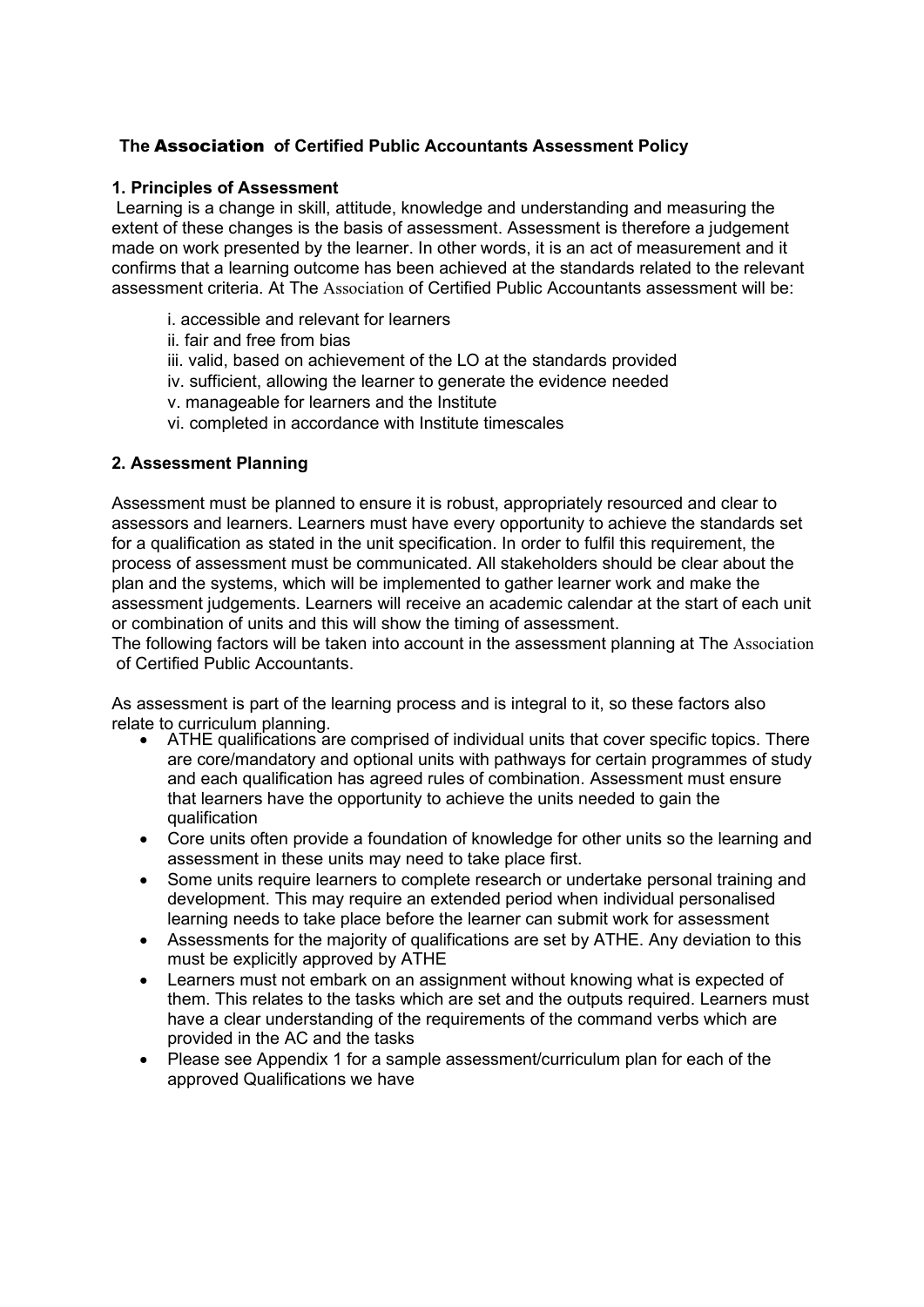#### 3. Forms of assessment

At The Association of Certified Public Accountants assessment, will be:

Diagnostic This will mainly be carried out during enrolment or induction and will help to determine the right programme of study and any support, which is needed by the learner.

Formative This will take place during learning and will provide feedback and support about the progress made. It will also inform the learner of any action that needs to take place to ensure standards are met.

Summative This assessment normally takes place towards the end of the learning programme or section of a learning programme. This type of assessment measures the extent of the learning and achievement that has taken place. Decisions on learner work will be based on whether the learner has achieved the learning outcomes at the standards provided by the assessment criteria.

At The Association of Certified Public Accountants, all assessors will have participated in training, coaching and other forms of staff development to assist them in their role. Assessors will not be involved in making judgements on learner work where there is a conflict of interests. If such a conflict exists, learner work will be assessed by a different assessor (please see Conflicts of Interests statement).

### 4.Assignment submission

It is the responsibility of learners to submit assignments for assessment as required by the tutor and in accordance with the dates provided. Hard copies and soft copies of assignments must be given/sent to the departmental office and the date and time of the submission will be recorded. Where a learner submits an assignment after the deadline without prior discussion with the tutor, the work will not be accepted and a **fail** result will be recorded. A student who is unable to meet an assignment deadline or to attend an examination because of mitigating circumstances, may request either an extension to the deadline or to defer the assessment (see the Institute's Reasonable Adjustments and Special Considerations Policy).

### 5. Assessment performance

- To be conferred the full qualification, the learner must pass all the core units and the required number of optional units
- To succeed in each unit the learner must provide sufficient evidence to demonstrate achievement of each learning outcome at the standards provided. The learner must show sufficient knowledge and/or skill and must deliver what is required by the command verbs provided in each AC
- To achieve a higher grade (where this is available) the learner must achieve each of the Merit criteria and each of the Distinction criteria as stated in the unit. If the learner fails to meet the standards for the higher grades, the evidence provided can be used in judgements about the pass level Where learners do not meet the standards for a pass they will be referred and given feedback on the reasons for the decision. Learners will need to take account of the feedback and resubmit anu parts of the work which do not meet the standards.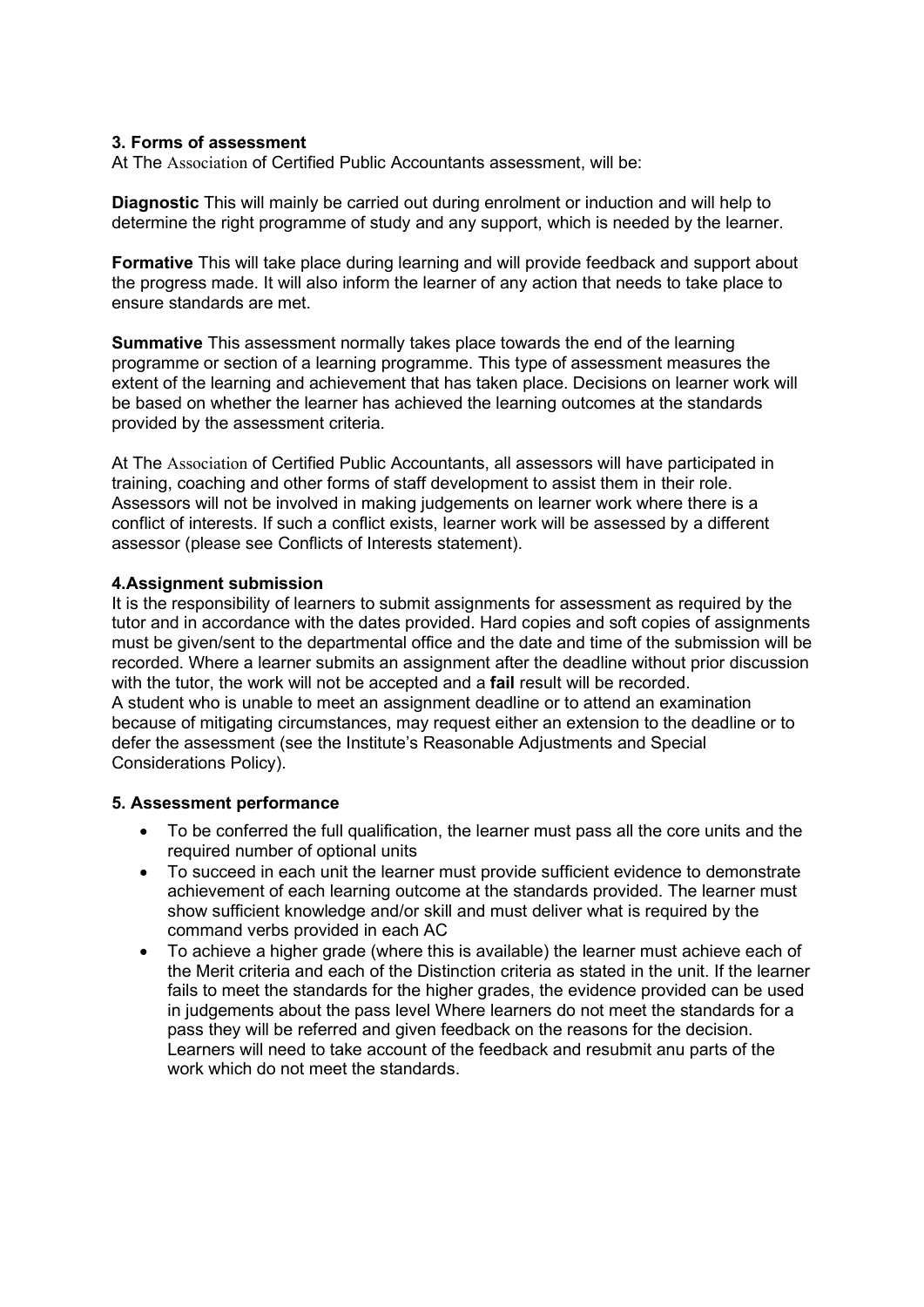This includes work for extension activities. A deadline will be provided for the resubmission. Learners will have two opportunities to resubmit work for reassessment. After this, if the work still does not meet the standards the learner will have failed the unit and will need to register to restart the unit in question.

- Where a learner resubmits work for a Merit or Distinction grade and it is judged to meet the standards the specific grade will be awarded
- The work of learners who have achieved a pass and then wish to submit additional work for merit and distinction grades will be accepted. However, the learner will need to wait for the next assessment round before judgements on the additional work are made

## 6. Assessment feedback

All learners will receive detailed and specific feedback on their work. At The Association of Certified Public Accountants the feedback will be provided on the electronic copy of the submitted work and this will be returned to the learner. The feedback will clearly identify good practice, showing where the work meets the standards and why. The feedback will also identify where there are omissions, insufficiency of evidence and/or errors. The feedback will be directly related to achievement of the LOs at the standards given by the AC. All assessors will use the standard ATHE template for the feedback, so there is consistent practice.

## 7. Notification of grades

All internal grades awarded by the assessor will be documented using tracking grids, so the performance of the learner across each unit is recorded at LO and AC level. Learners will have electronic access to their personal tracking grid and will have access to a record of the assessor judgements and the grade(s) awarded. The internal grade(s) will be provisional until the work has been internally verified and the provisional grade(s) has been sent to ATHE for external verification. The actual grade(s) will not be confirmed until the external verification by ATHE has been completed and the Institute has received the report. In order to satisfy the requirements for the award of the whole qualification a learner must have received a minimum number of credits as specified within the ATHE qualification. Learners will however receive certification for any unit(s) which has met the standards.

### 8. Malpractice

At The Association of Certified Public Accountants any form of malpractice or academic misconduct will be treated seriously and if proven will directly impact on the assessment judgements. Details of the Institute's policy on malpractice and how this will be managed can be found in the Malpractice and Maladministration Policy.

### 9. Verifying assessment judgements

The Association of Certified Public Accountants has a series of processes in place to check the validity of the assessment judgements (please see Internal Verification Policy).